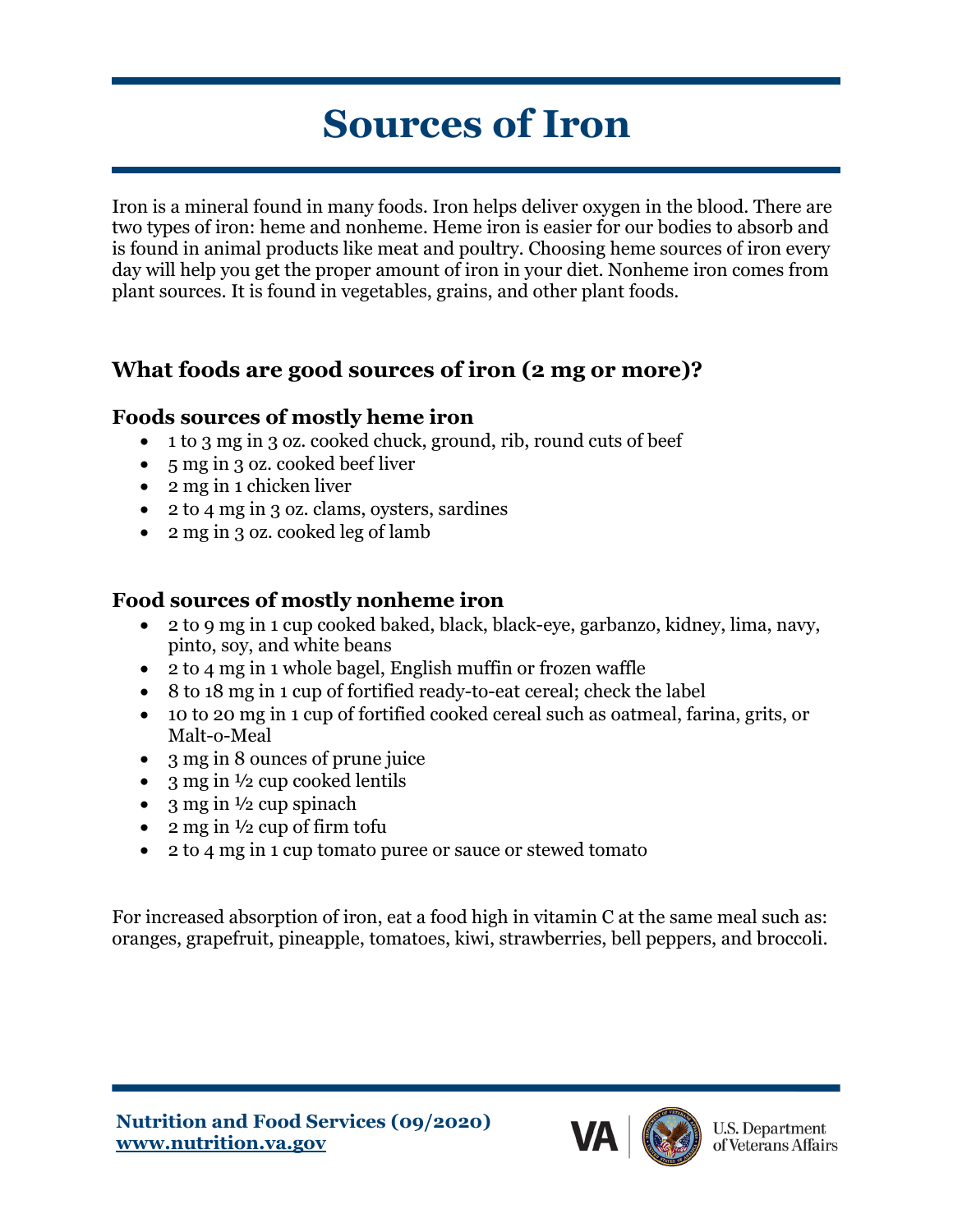## **Reading Food Labels for Iron:**

| Nutrition Facts<br>Serving Size 2/3 cup (55g)<br>Servings Per Container About 8                                                          |                                                  |                                                           |                                                                       |  |
|------------------------------------------------------------------------------------------------------------------------------------------|--------------------------------------------------|-----------------------------------------------------------|-----------------------------------------------------------------------|--|
| <b>Amount Per Serving</b>                                                                                                                |                                                  |                                                           |                                                                       |  |
| <b>Calories 230</b>                                                                                                                      |                                                  | Calories from Fat 72                                      |                                                                       |  |
|                                                                                                                                          |                                                  |                                                           | % Daily Value*                                                        |  |
| <b>Total Fat 8g</b>                                                                                                                      |                                                  |                                                           | 12%                                                                   |  |
| Saturated Fat 1g                                                                                                                         |                                                  | 5%                                                        |                                                                       |  |
| Trans Fat 0g                                                                                                                             |                                                  |                                                           |                                                                       |  |
| <b>Cholesterol Omg</b>                                                                                                                   |                                                  |                                                           | 0%                                                                    |  |
| Sodium 160mg                                                                                                                             |                                                  |                                                           | 7%                                                                    |  |
| Total Carbohydrate 37g                                                                                                                   |                                                  |                                                           | 12%                                                                   |  |
| Dietary Fiber 4g                                                                                                                         |                                                  |                                                           | 16%                                                                   |  |
| Sugars 1g                                                                                                                                |                                                  |                                                           |                                                                       |  |
| Protein 3g                                                                                                                               |                                                  |                                                           |                                                                       |  |
|                                                                                                                                          |                                                  |                                                           |                                                                       |  |
| Vitamin A                                                                                                                                |                                                  |                                                           | 10%                                                                   |  |
| Vitamin C                                                                                                                                |                                                  |                                                           | 8%                                                                    |  |
| Calcium                                                                                                                                  |                                                  |                                                           | 20%                                                                   |  |
| Iron                                                                                                                                     |                                                  |                                                           | 45%                                                                   |  |
| * Percent Daily Values are based on a 2,000 calorie diet.<br>Your daily value may be higher or lower depending on<br>vour calorie needs. |                                                  |                                                           |                                                                       |  |
|                                                                                                                                          | Calories:                                        | 2.000                                                     | 2,500                                                                 |  |
| <b>Total Fat</b><br>Sat Fat<br>Cholesterol<br>Sodium<br><b>Total Carbohydrate</b><br><b>Dietary Fiber</b>                                | Less than<br>Less than<br>Less than<br>Less than | 65a<br>20a<br>300mg<br>2,400mg<br>300a<br>25 <sub>q</sub> | 80g<br>25 <sub>g</sub><br>300mg<br>2,400mg<br>375a<br>30 <sub>q</sub> |  |

#### **Serving Size:**

Located directly beneath Nutrition Facts. Read the household measure: 2/3 cup.

#### **Servings per Container:**

Servings per container are the number of servings that can be found in a box, bottle, bag or package of food. If you ate the whole container, you would need to multiply any of the information on the label by eight.

#### **Iron:**

Read the percentage amount.